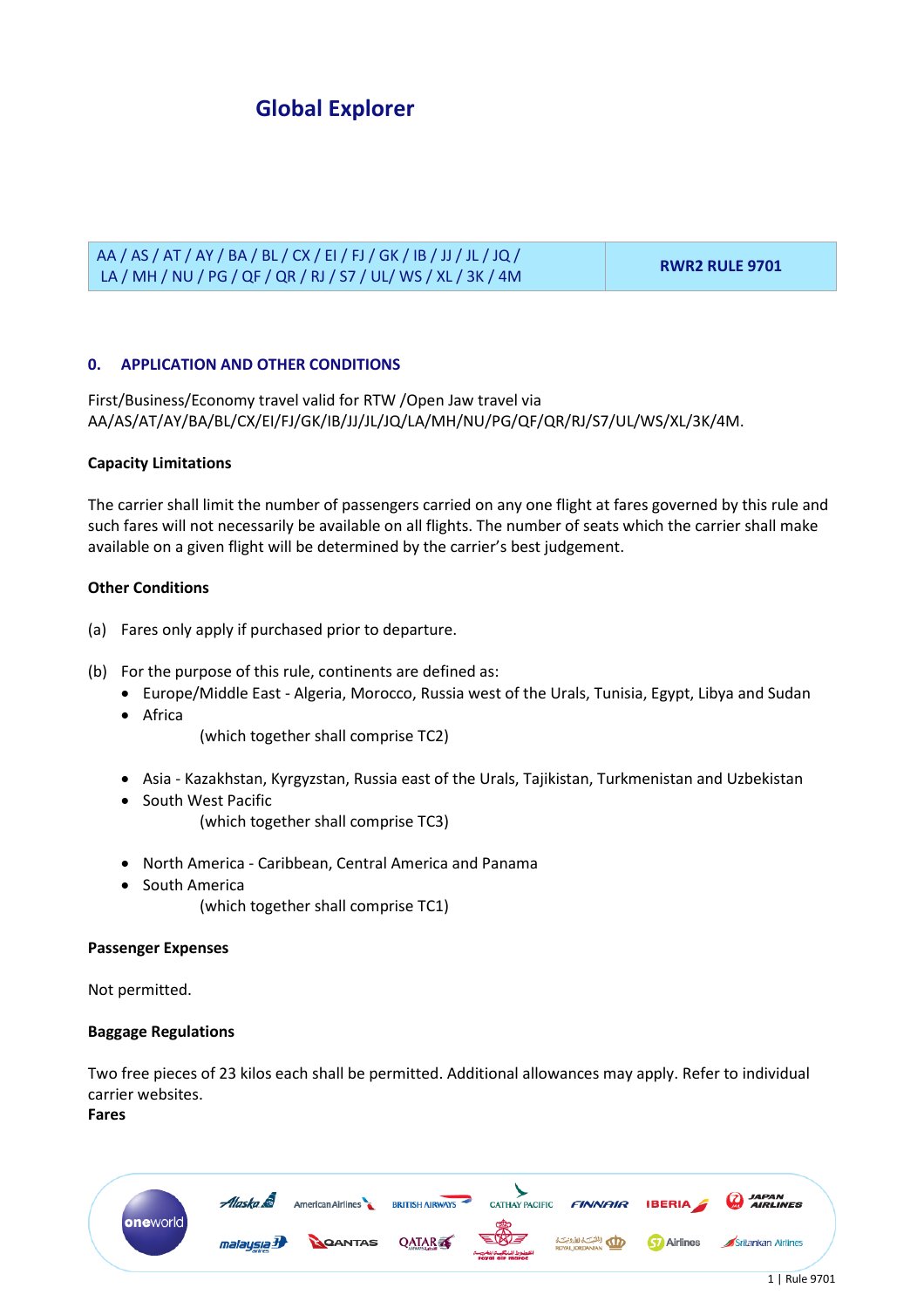Refer GDS.

### **4. FLIGHT APPLICATION / ROUTINGS**

Fares only apply on AA/AT/AY/AS/BA/BL/CX/EI/FJ/GK/IB/JJ/JL/JQ/LA/MH/NU/PG/QF/QR/RJ/S7/UL/WS/XL/3K/4M.

The total journey must not exceed a maximum mileage of:

| <b>Fare basis</b>       |                                   |
|-------------------------|-----------------------------------|
| LGLOB26*/IGLOB26        | 26000 (ECONOMY AND BUSINESS ONLY) |
| LGLOB29                 | 29000 (ECONOMY ONLY)              |
| LGLOB34/DGLOB34/AGLOB34 | 34000 (ALL CLASSES)               |
| LGLOB39                 | 39000 (ECONOMY ONLY)              |

\* GLOB26 offered from select markets only

- (a) Extra Mileage Surcharges (EMS) are not applicable.
- (b) Travel must be via the Atlantic and Pacific Oceans and only one crossing of each ocean is permitted.
- (c) Travel must be in a continuous forward direction between TC1-TC2-TC3. Backtracking within a continent is permitted.
- (d) Travel may originate at any point for which fares are published and must terminate at the same point, except that origin-destination surface segments are permitted as follows:
	- a. within country of origin
	- b. within the Middle East
	- c. between USA and Canada
	- d. between HKG and China
	- e. between Malaysia and SIN
	- f. within Africa
	- g. between Maldives and Sri Lanka/India

NOTE: Mileage for origin-destination surface will be included in the total mileage

- (e) Travel may not be via the point of origin.
- (f) Only one intercontinental departure and one intercontinental arrival permitted in each continent except as follows:
	- 1. Two permitted in North America.
	- 2. Two permitted in Asia when one is for travel between the Southwest Pacific and Europe.
	- 3. For travel to/from or via Africa (excluding South Africa and Mauritius), two permitted in Europe/Middle East.

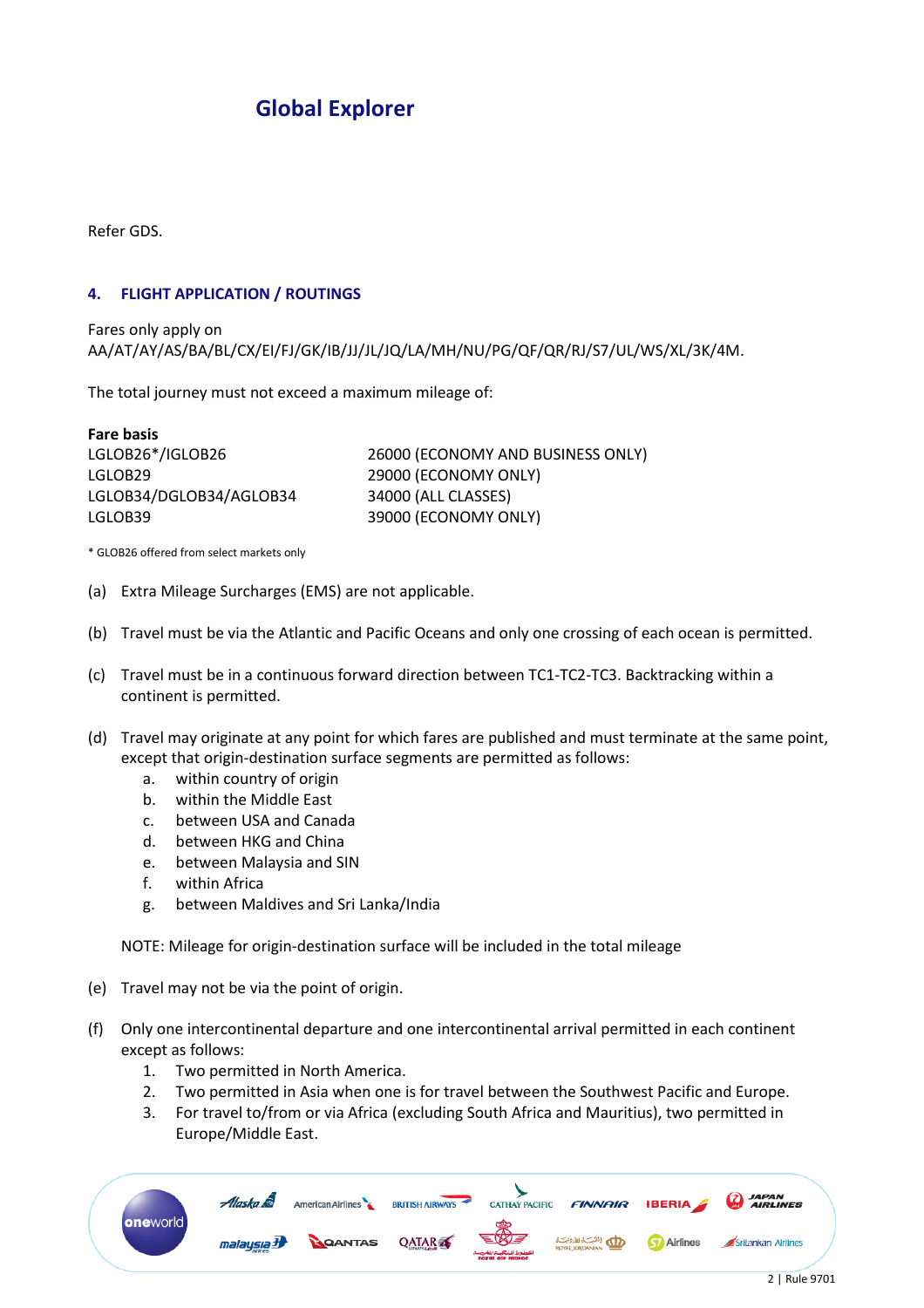(g) Only one International departure and one International arrival to/from the country of origin is permitted.

**EXCEPTION:** Two permitted for origin USA when one arrival-departure is a transfer without stopover.

**NOTE:** Travel between USA and Canada is not counted as International. No more than 4 international transfers from the one country permitted.

(h) Intermediate surface sectors are permitted at the passenger's expense. Transoceanic surface sectors between TC1-TC2 and TC1-TC3 are not permitted.

**EXCEPTION:** For travel originating in the South West Pacific, one transoceanic surface sector between TC1-TC2 or TC1-TC3 is permitted.

- (i) A minimum of 3 and maximum of 16 segments, including surface segments between any 2 airports, are permitted for the entire journey.
- (j) The same city pairs/sectors cannot be flown more than once in the same direction.
- (k) Travel on any

AA/AS/AT/AY/BA/BL/CX/EI/FJ/GK/IB/JJ/JL/JQ/LA/MH/NU/PG/QF/QR/RJ/S7/UL/WS/XL/3K/ 4M codeshare service operated by AA/AS/AT/AY/BA/BL/CX/EI/FJ/GK/IB/JJ/JL/JQ/LA/MH/ NU/PG/QF/QR/RJ/S7/UL/WS/XL/3K/4M is permitted.

#### **EXCEPTION:**

JL flights operated by GK are not permitted All other codeshare flights are not permitted with exception of: QF codeshare services operated by Air Tahiti Nui (TN)

QF operated services within USA (eg LAX-JFK vv) not permitted unless booked in conjunction with a QF operated and marketed online connection or stopover flight at LAX

Additionally, travel is permitted on the following affiliated airlines:

American Airlines

**QANTAS** 

Alaska **S** 

malaysia b

oneworld

| <b>ALASKA AIRLINES</b>   | Horizon Air, Skywest Airlines                                                                                                 |
|--------------------------|-------------------------------------------------------------------------------------------------------------------------------|
| <b>AMERICAN AIRLINES</b> | American Eagle (Operated by Envoy Air, Mesa Airlines, Piedmont<br>Airlines, PSA Airlines, Republic Airways, Skywest Airlines) |
| <b>BRITISH AIRWAYS</b>   | BA CityFlyer / Comair / SUN-AIR of Scandinavia / BA Limited                                                                   |
| <b>FINNAIR</b>           | <b>Nordic Regional Airlines</b>                                                                                               |
| <b>IBERIA AIRLINES</b>   | Air Nostrum / Iberia Express                                                                                                  |
| <b>JAPAN AIRLINES</b>    | J-Air, Hokkaido Air System / Japan Air Commuter                                                                               |

CATHAY PACIFIC

**FINNAIR** 

الله بالشبكة للأونيكية

**IBERIA** 

**Ky** Airlines

**BRITISH AIRWAYS** 

**QATAR** 

*JAPAN<br>AIRLINES* 

Srilankan Airlines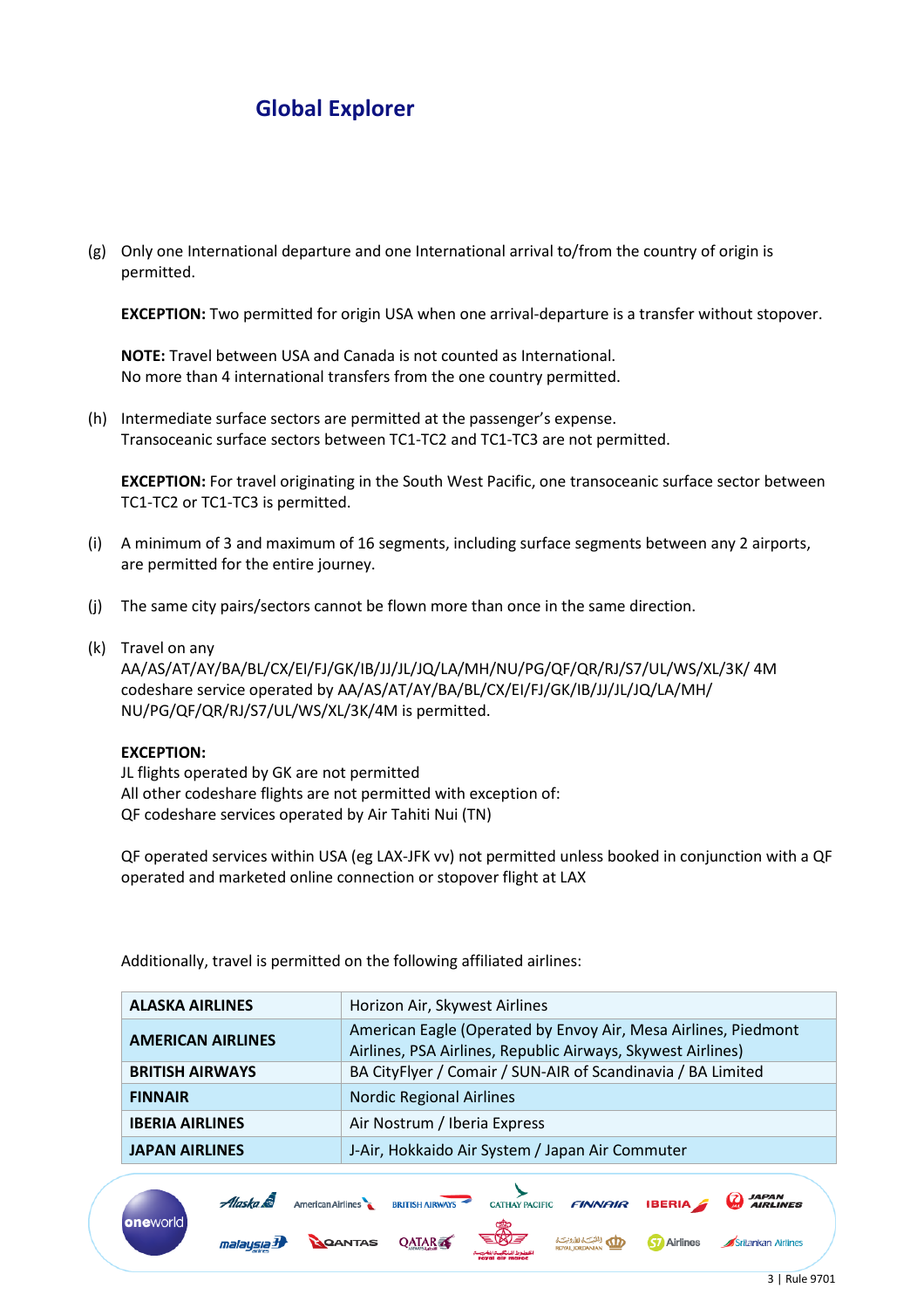| <b>LATAM</b>            | LATAM Express / LATAM Peru / LATAM Colombia                                                                                  |
|-------------------------|------------------------------------------------------------------------------------------------------------------------------|
| <b>QANTAS</b>           | Qantaslink operated by Airlink, Eastern Australia, National Jet<br>Systems, Network Aviation, Sunstate Airlines / Jetconnect |
| <b>ROYAL AIR MAROC</b>  | Royal Air Maroc Express                                                                                                      |
| <b>SIBERIA AIRLINES</b> | Globus                                                                                                                       |
| <b>WESTJET</b>          | WestJet Encore                                                                                                               |

Ground transportation services operated by/for BA/QF may not be included.

## **5. RESERVATIONS AND TICKETING**

## (a) **Reservations and Ticketing**

Reservations for the first international flight and all preceding flights must be made prior to departure. Subsequent segments may be open-dated.

### **EXCEPTION:**

| <b>Reservations Made</b>         | <b>Complete Ticketing</b>                                                         |
|----------------------------------|-----------------------------------------------------------------------------------|
| 29 or more days before departure | 25 days before departure                                                          |
| 28 - 8 days before departure     | 3 days after reservations or 7 days before to departure,<br>whichever comes first |
| 7 days or less before departure  | 24 hours after booking, but no later than one hour before<br>departure            |

OSI YY OW RTW to be inserted into PNR to avoid reservation cancellation.

#### (b) **Booking Codes**

|                   |                    |                   |                        | <b>Business</b>              |                                       |                                  |
|-------------------|--------------------|-------------------|------------------------|------------------------------|---------------------------------------|----------------------------------|
|                   |                    |                   | <b>First</b>           | <b>DGLOB34</b>               | <b>IGLOB26</b>                        | <b>Economy</b>                   |
| AA BA CX MH QF QR |                    |                   | A                      |                              |                                       |                                  |
|                   |                    |                   |                        |                              |                                       |                                  |
|                   | Alaska <b>S</b>    | American Airlines | <b>BRITISH AIRWAYS</b> | <b>CATHAY PACIFIC</b>        | <b>IBERIA</b><br><b>FINNAIR</b>       | <i><b>JAPAN<br/>AIRLINES</b></i> |
| oneworld          | malay <u>sia</u> 7 | CANTAS            | QATAR <b>A</b>         | Ã<br>EW =<br>roval air maroc | الملكيت الأرونيت<br><b>G</b> Airlines | Srilankan Airlines               |
|                   |                    |                   |                        |                              |                                       | 4   Rule 9701                    |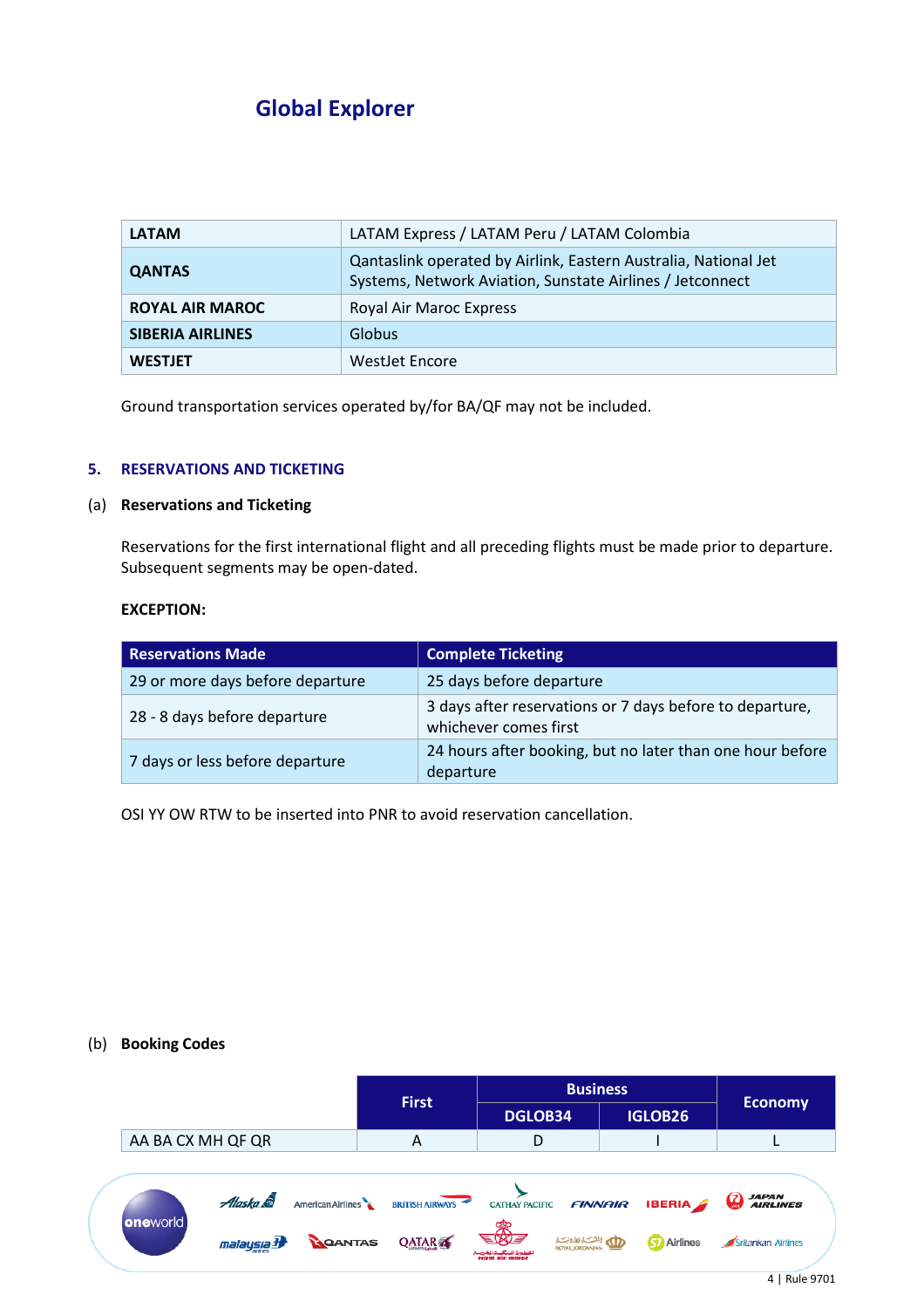| AT IB RJ UL                    | D   | D   |     |              |
|--------------------------------|-----|-----|-----|--------------|
| S7 JQ                          | D   | D   | D   |              |
| AY International flights       | D   | D   |     |              |
| El International flights       | D   | D   | D   |              |
| AY EI Domestic flights         | Υ   | Υ   | ۷   |              |
| JL International flights       | A   | D   |     |              |
| JL NU Domestic flights         | F   |     |     | γ            |
| IJ                             | J/W | D/W | I/W |              |
| LA International flights       | J/W | D/W | I/W |              |
| XL 4M International flights    | J/W | D   |     |              |
| LA IPC - SCL vv                | J/W | D   |     |              |
| LA XL 4M Domestic flights      | Υ   | Υ   |     |              |
| <b>AS</b>                      | D   | D   |     |              |
| FJ                             | D   | D   | D   | M            |
| PG                             | D   | D   | D   | H            |
| <b>3K BL GK</b>                |     |     |     |              |
| <b>WS</b>                      | W   | W   | W   | Q            |
| AA Premium Economy             |     |     |     | P            |
| <b>BA World Traveller Plus</b> |     |     |     | Т            |
| <b>IB Premium Economy</b>      |     |     |     |              |
| CX QF Premium Economy          |     |     |     | $\mathsf{R}$ |
| JL Premium Economy             |     |     |     | E            |

**NOTE:** For flights where First or Business Class is not offered or available, passengers may travel in a lower class, in the applicable booking code for that lower class.

Where the applicable booking class for the lower class is not available, Passengers travelling on First Class fares may book Y Class\* Passengers travelling on DGLOB\* Business Class fares may book B Class\* (except AA) or H Class on AA.

\* Not applicable to BL/FJ/GK/PG/WS/3K

The fare for the highest class used applies, without compensation.

### **EXCEPTION:**

a. For services within the Middle East, where no Business Class is offered, Business Class passengers may book and travel in A Class on QR, subject to availability. This provision does not apply on any flight where Business Class exists but is unavailable for booking.

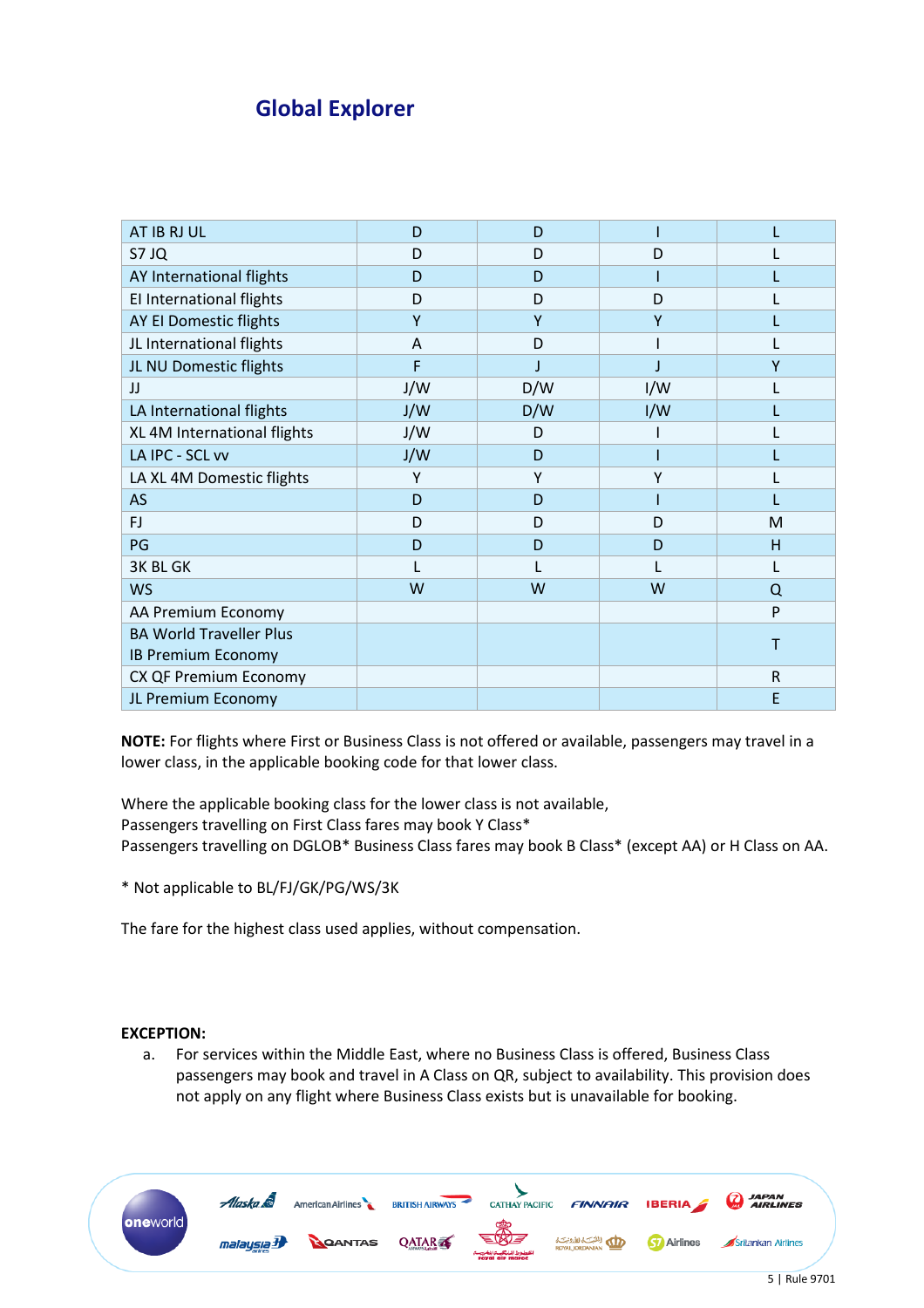#### **6. MINIMUM STAY**

No minimum stay except:

All fares originating in TC1 travel on the last international sector must commence no earlier than 10 days after commencement of the first international sector

### **7. MAXIMUM STAY**

Return travel from last stopover point must commence no later than 12 months after departure.

#### **8. STOPOVERS**

| 26000 | Minimum 2 maximum 5 free stopovers permitted with no more than 2 in any one region |
|-------|------------------------------------------------------------------------------------|
| 29000 | Minimum 2 free stopovers permitted with no more than 4 in any one region           |
| 34000 | Minimum 2 free stopovers permitted with no more than 4 in any one region           |
| 39000 | Minimum 2 free stopovers permitted with no more than 4 in any one region           |

#### **NOTES:**

- a. A maximum of two stopovers permitted in region of origin
- b. Where there is a surface sector between two regions, this will count as a stopover in each of the two regions. However, for the purpose of the total stopovers permitted, this will count as one stopover only.

### **9. TRANSFERS / ROUTINGS**

Unlimited Online/Interline transfers permitted between AA/AS/AT/AY/BA/BL/CX/EI/FJ/GK/IB/JJ/JL/JQ/LA/MH/NU/PG/QF/QR/RJ/S7/UL/WS/XL/3K/4M.

#### **10. PERMITTED COMBINATIONS**

Add-ons not permitted. Combinations with other fares not permitted.

### **12. SURCHARGES**

Economy Class Passengers may travel in AA/CX/IB/JL/QF Premium Economy cabin or BA World Traveller Plus cabin for an additional charge, per flight segment of:

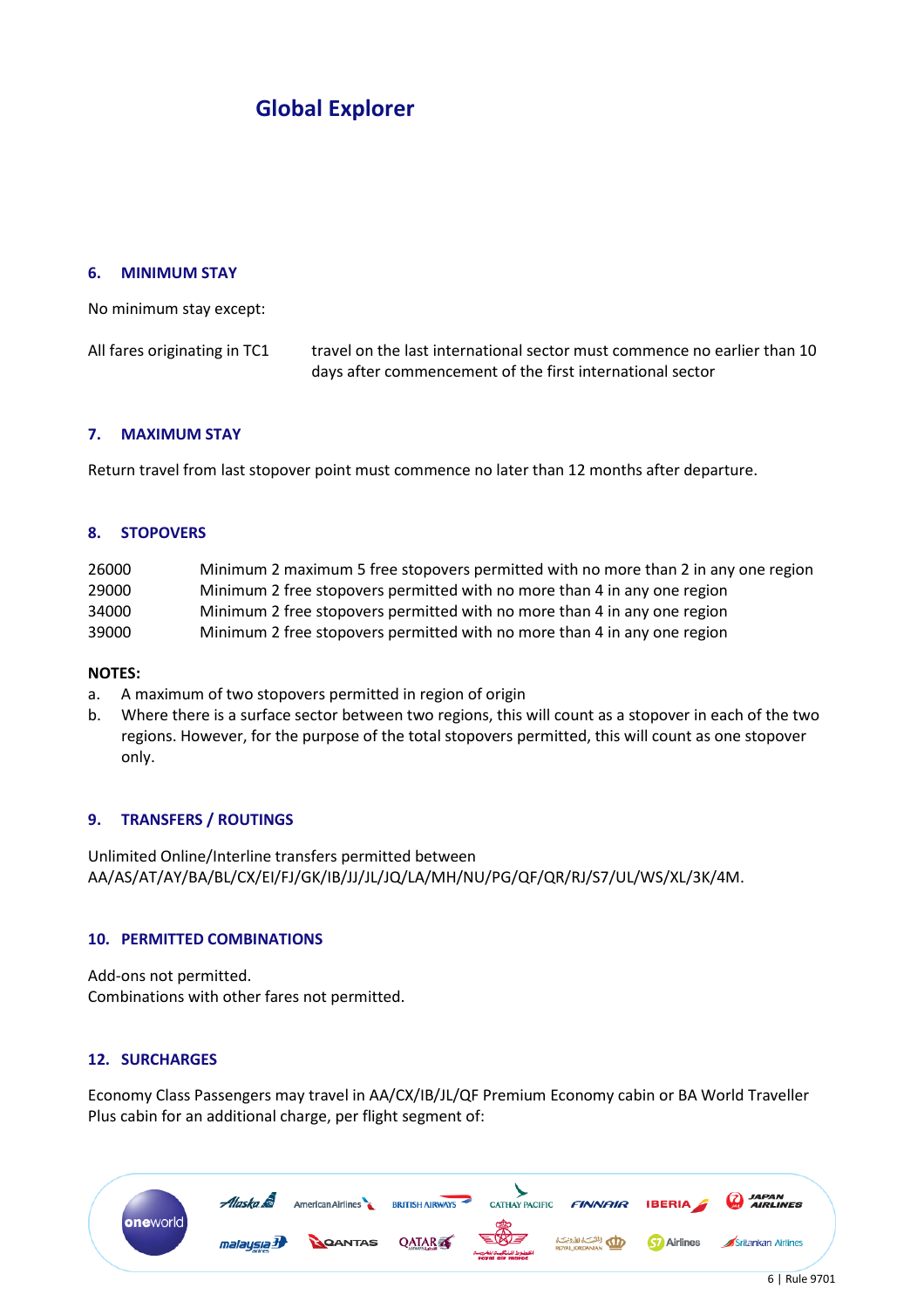| Sectors between SWP and Africa<br>Sectors between SWP and Europe/Middle East<br>Sectors between SWP and North America<br>Sectors between SWP and South America | <b>USD 1450</b> |
|----------------------------------------------------------------------------------------------------------------------------------------------------------------|-----------------|
| Sectors between South East Asia and South Asian Subcontinent<br>Sectors between South East Asia and Japan/Korea                                                | <b>USD 350</b>  |
| Sectors within South East Asia<br>Sectors within Australia<br>Sectors within Middle East                                                                       | <b>USD 250</b>  |
| All other sectors                                                                                                                                              | <b>USD 950</b>  |

Book in AA - P Class BA IB - T Class JL – E Class CX QF - R Class Identify as a -Q- in the fare calculation, immediately following applicable sector. Child/infant discounts apply.

## **15. SALES RESTRICTIONS**

Tickets must be issued on the stock of AA/AS/AT/AY/BA/CX/EI/FJ/IB/JJ/JL/LA/LP/MH/QF/QR/RJ/S7/UL/XL/4M.

Select a validating carrier which has ticketing agreements with all airlines in the itinerary. Where individual airlines do not have a ticketing agreement e-ticket issue will be supressed.

If a ticket includes travel to/from/via Cuba it may not also include flight segments for travel on American Airlines/American Eagle (Operated by Envoy Air, Mesa Airlines, Piedmont Airlines, PSA Airlines, Republic Airways, Skywest Airlines) or Alaska Airlines, Horizon Air due to U.S. Government restrictions. Any such ticket will not be honoured by AA, or AS and cannot be used to travel on AA or AS.

### **16. VOLUNTARY CHANGES / REROUTING / PENALTIES**

Fees as described below may be waived in case of certified death/illness of the passenger or passenger's immediate family member or accompanying passenger.

Local service fees may apply on rebooking, rerouting, reissue or refund.

### (a) **Rebooking / Rerouting**

1. Prior to departure: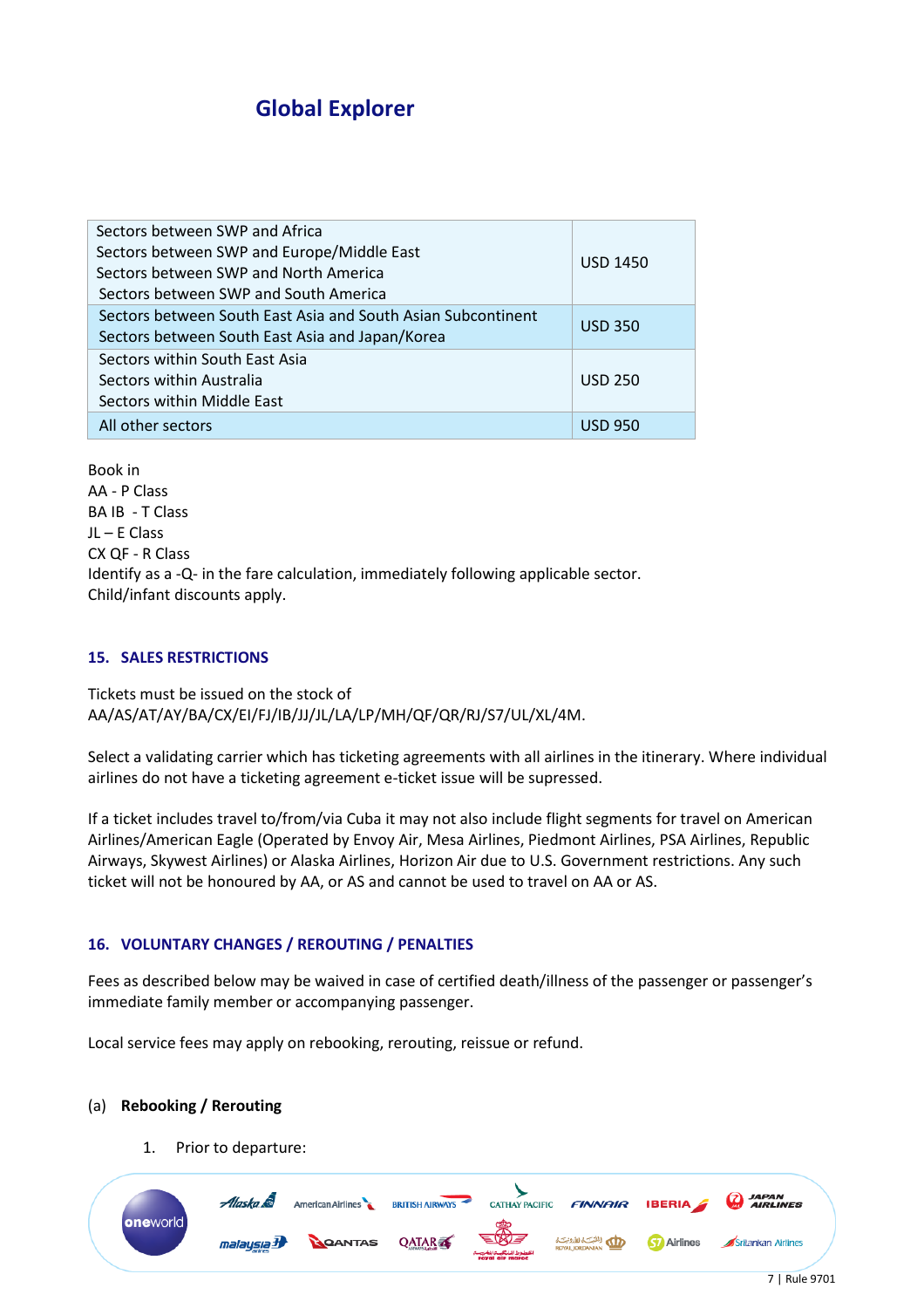- a. Changes are permitted provided ticketed points remain the same. If the first flight coupon is being changed, and the fare level has increased since ticket issuance, the difference between the old and new fare will be charged. If the fare level has decreased since ticket issuance, no refund will apply.
- b. Changes to ticketed points are permitted at a charge of USD 125 per transaction. If the fare level has increased since ticket issuance, the difference between the old and new fare will also be charged. If the fare level has decreased since ticket issuance, no refund will apply.
- 2. After departure:
	- a. Changes are permitted provided ticketed points remain the same.
	- b. Changes to ticketed points are permitted at a charge of USD 125 per transaction.
	- c. No Show requires rebooking at a charge of USD 125.
- 3. If the rerouting results in a change to the total ticketed miles, the ticket shall be recalculated. Ticket may be reissued to any applicable Explorer fare, validating all rules of the new fare except for restrictions on retroactive use. Rerouting fee applies when the resulting fare is less than or equal to the original fare. No refund applies. See Upgrading provisions when recalculation results in a new fare basis at a higher value.

### (b) **Cancellations and Refunds**

- 1. After ticket issuance Cancellation/No Show Forfeit 10% of ticketed fare for Economy Class fares Forfeit 5% of ticketed fare for Business/First Class fares
- 2. In case of refusal of official documents/entry permit/visa a full refund will apply provided official documentation from the approved authority is produced and attached to the refund request.
- 3. For partially used transportation the refund if any will be the difference between the fare paid and the fare for the transportation used less the fee specified in (1) above.

**NOTE:** For tickets sold in Venezuela any full or partial refund must be processed through the original issuing location in Venezuela.

### (c) **Upgrading**

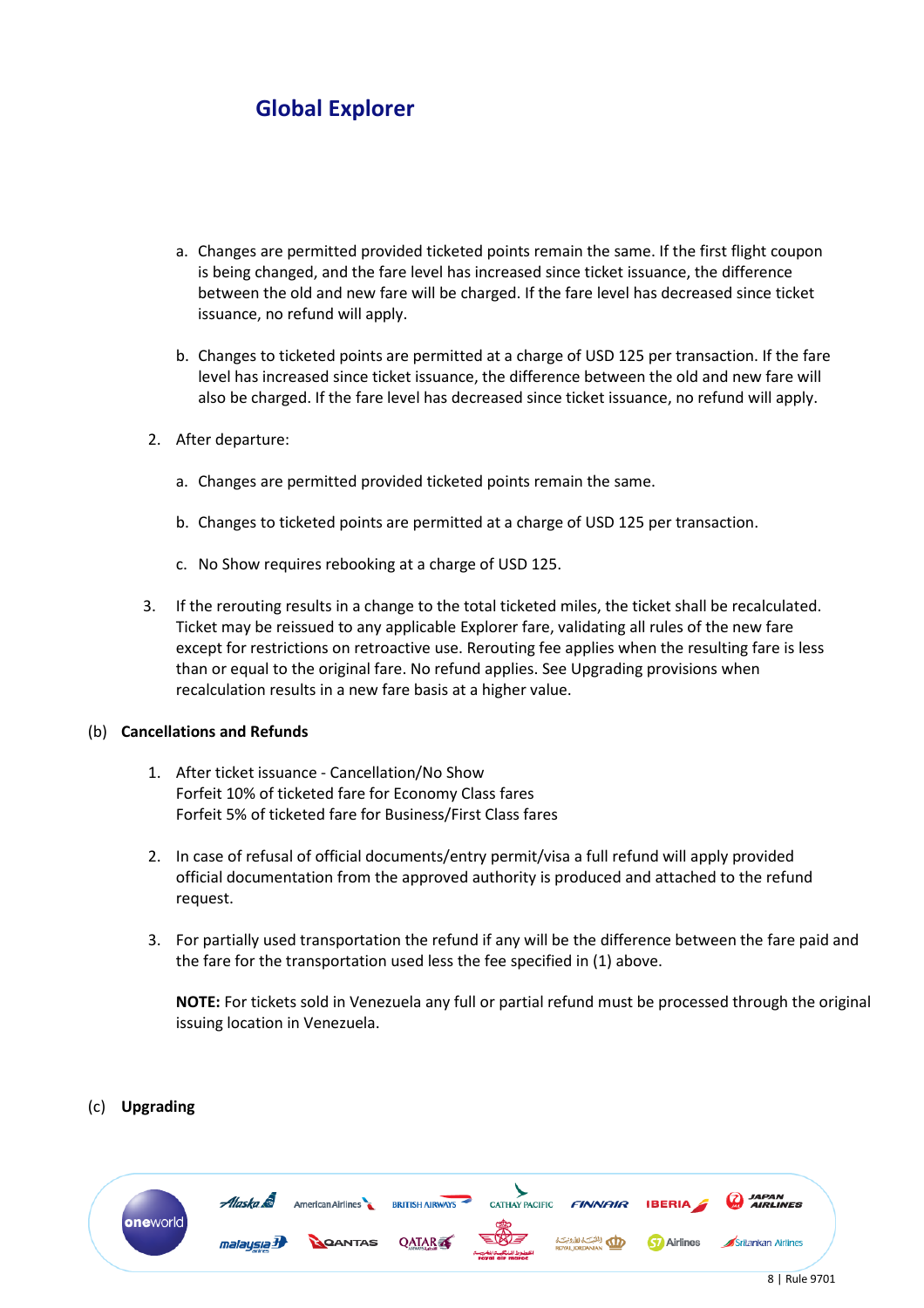- 1. An Economy Global Explorer fare may be upgraded to a higher tiered Global Explorer or a First/Business Class Global Explorer fare without fee.
- 2. A Business Global Explorer fare may be upgraded to a higher tiered Global Explorer or a First Class Global Explorer fare without fee.
- 3. A First Class Global Explorer fare may be upgraded to a higher tiered Global Explorer without fee.
- 4. Upgrading by sector to Business/First Class is not permitted.
- 5. At any time the Global Explorer fare may be used as credit towards payment of any higher fare from the point of origin provided the conditions of the higher fare have been met. No fee will apply. Where such credit is towards another Explorer fare, retroactive use will be permitted. Reissued tickets must be endorsed --NON REF/ XXX-- (XXX equals Global Explorer fare basis code) and the original Non-Refundable amount remains Non-Refundable. If the upgraded ticket is subsequently cancelled the original fee will apply.

#### **18. TICKET ENDORSEMENTS**

(a) Fare basis codes:

| First           | AGLOB34                         |
|-----------------|---------------------------------|
| <b>Business</b> | IGLOB26/DGLOB34                 |
| Economy         | LGLOB26/LGLOB29/LGLOB34/LGLOB39 |

(b) Endorsements:

1. The original and the reissued ticket must be annotated - Valid **one**world/BL/EI/FJ/GK/JJ/JQ/LA/PG/WS/XL/3K/4M NON REF in the Endorsement Box. 2. Tickets must show by the use of an insert or sticker that travel is at a special fare and subject to special conditions.

#### **19. CHILDREN DISCOUNTS**

Unless otherwise specified

Accompanied child 2-11 - charge 75 percent of the fare